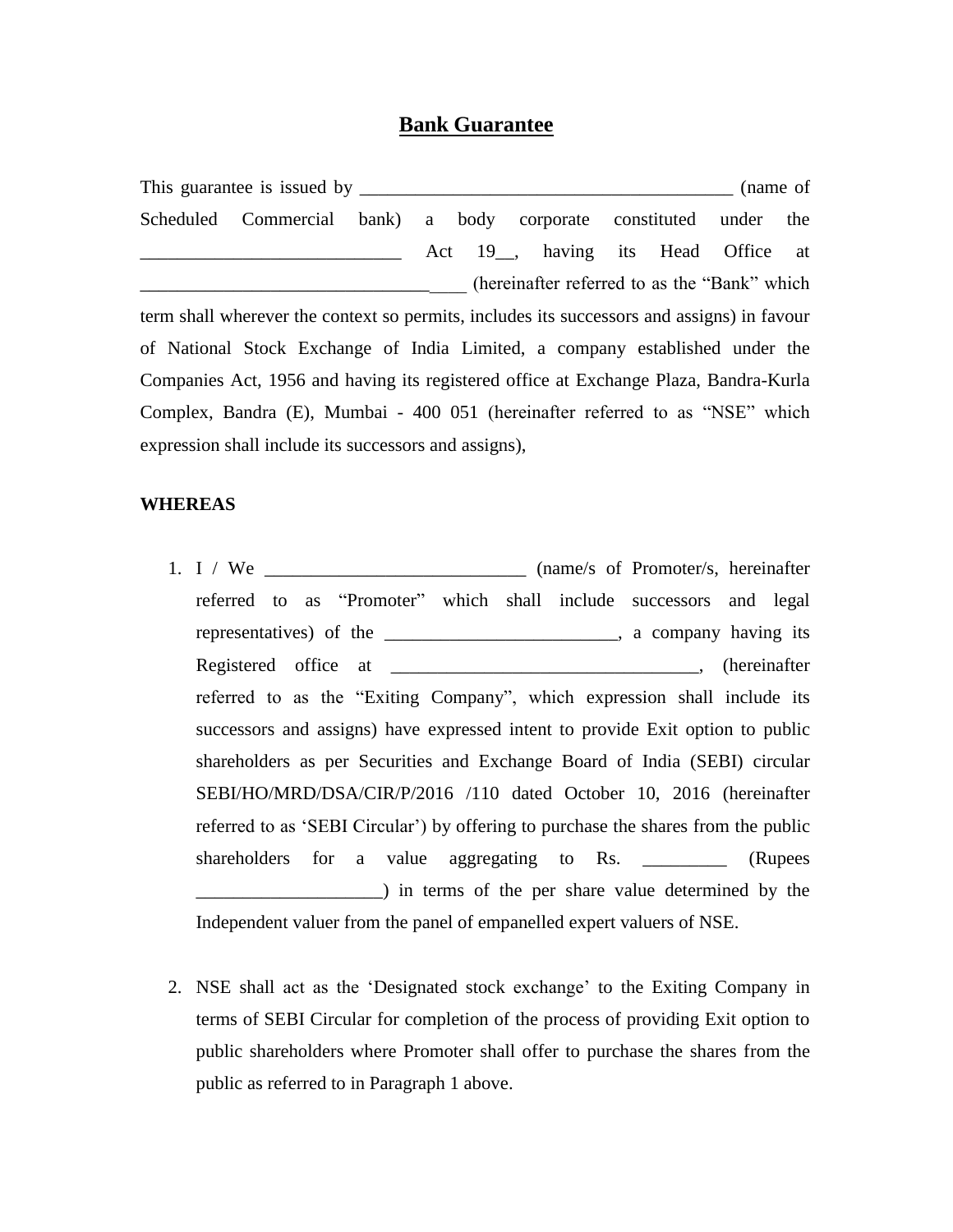- 3. Promoter of the Exiting Company shall deposit total estimated amount of Rs. \_\_\_\_\_\_\_\_\_\_ (Rupees\_\_\_\_\_\_\_\_\_\_\_\_\_\_\_\_\_\_\_\_\_\_\_\_ only) being the consideration computed on the basis of per share value as determined by the independent expert valuer multiplied by the quantity of shares offered to purchase from the public shareholders in the escrow account either in the form of Cash / Bank Guarantee / a combination of both.
- 4. One of the requirement of the SEBI Circular is that the Promoter of Exiting Company shall maintain with NSE a security deposit for the value of the shares so offered for purchase from the public shareholders by way of a bank guarantee for the performance of its obligations as Promoter of Exiting Company and as prescribed by the SEBI Circular.
- 5. The Promoter of Exiting Company has requested the Bank to furnish to NSE a bank guarantee for Rs.\_\_\_\_\_\_\_\_\_\_\_\_\_\_ (Rupees \_\_\_\_\_\_\_\_\_\_\_\_\_\_\_\_\_\_\_\_ only) towards meeting the above requirements of the SEBI Circular.

## **NOW IN CONSIDERATION OF THE FOREGOING,**

1. We, the Contract the CName of CName of CName of CName of CName of CName of CName of CName of CName of CName of CName of CName of CName of CName of CName of CName of CName of CName of CName of CName of CName of CName of Scheduled Commercial Bank) having a branch at \_\_\_\_\_\_\_\_\_\_\_\_\_\_\_\_\_\_\_\_\_\_\_\_\_\_\_\_\_\_\_\_\_\_\_\_\_\_\_\_\_\_(Complete Address of Branch) at the request and desire of the Promoter of the Exiting Company do hereby irrevocably and unconditionally guarantee NSE a sum of Rs. CRUPERS CONSERVERS CONSERVERS (RUPERS CONSERVERS) AS security for due performance and fulfilment by the Promoter of the Exiting Company of its obligations or liabilities as Promoter of Exiting Company under the SEBI Circular.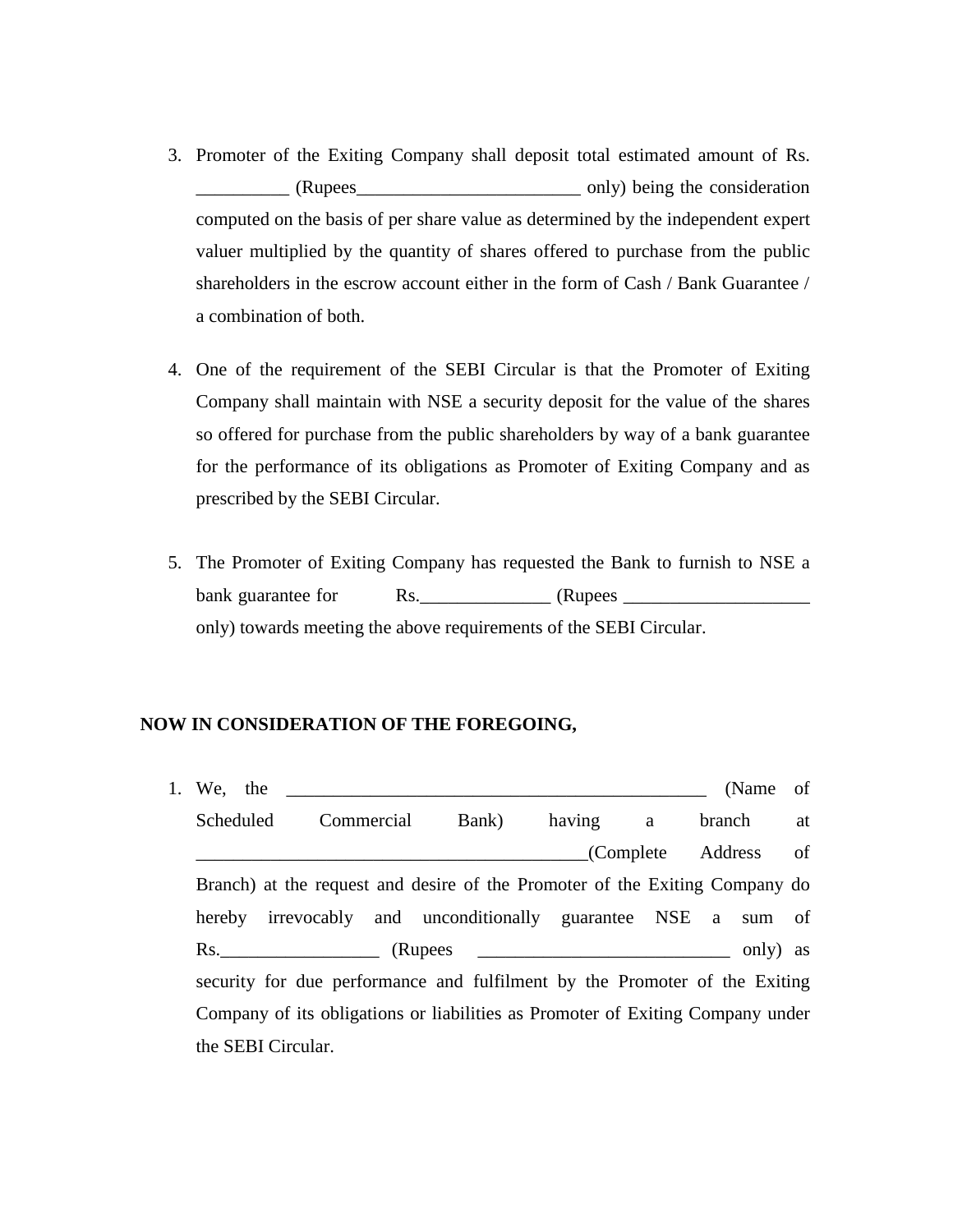- 2. The Bank agrees and confirms that the said guarantee shall be available as a security for fulfilling all or any of the aforesaid obligations of the Promoter of the Exiting Company or as may be directed and decided by NSE / SEBI, with no reference to the Exiting Company or Promoter/s.
- 3. The Bank hereby agrees that if in the opinion of NSE, the Promoter of the Exiting Company fails in its obligations, NSE may at any time thereafter and without giving any notice to the Promoter or to the Exiting Company invoke this guarantee on account of Promoter of the Exiting Company failing to meet the aforesaid obligations.
- 4. The Bank undertakes that it shall, on first demand of NSE, without any demur, protest or contestation and without any reference to the Promoter or the Exiting Company and notwithstanding any contestation by the Promoter or the Exiting Company, pay to NSE such sums not exceeding Rs. (Rupees only) as may be demanded by NSE. The decision of NSE as to the obligations of the Promoter of the Exiting Company and the amount claimed shall be final and binding on the Bank, and any demand made on the Bank shall be conclusive as regards the amount due and payable by the Bank under this guarantee.
- 5. The guarantee shall be a continuing guarantee and remain operative in respect of each of the obligations of the Promoter of the Exiting Company severally and may be enforced as such at the discretion of NSE, as if each of the obligations, liabilities or commitments had been separately guaranteed by the Bank. The guarantee shall not be considered as cancelled or in any way affected on any demand being raised by NSE but shall continue and remain in operation in respect of all subsequent obligations, liabilities or commitments of the Promoter of the Exiting Company. However, the maximum aggregate liability of the Bank during the validity of the guarantee shall be restricted to an aggregate sum of Rs.

 $\angle$  (Rupees only).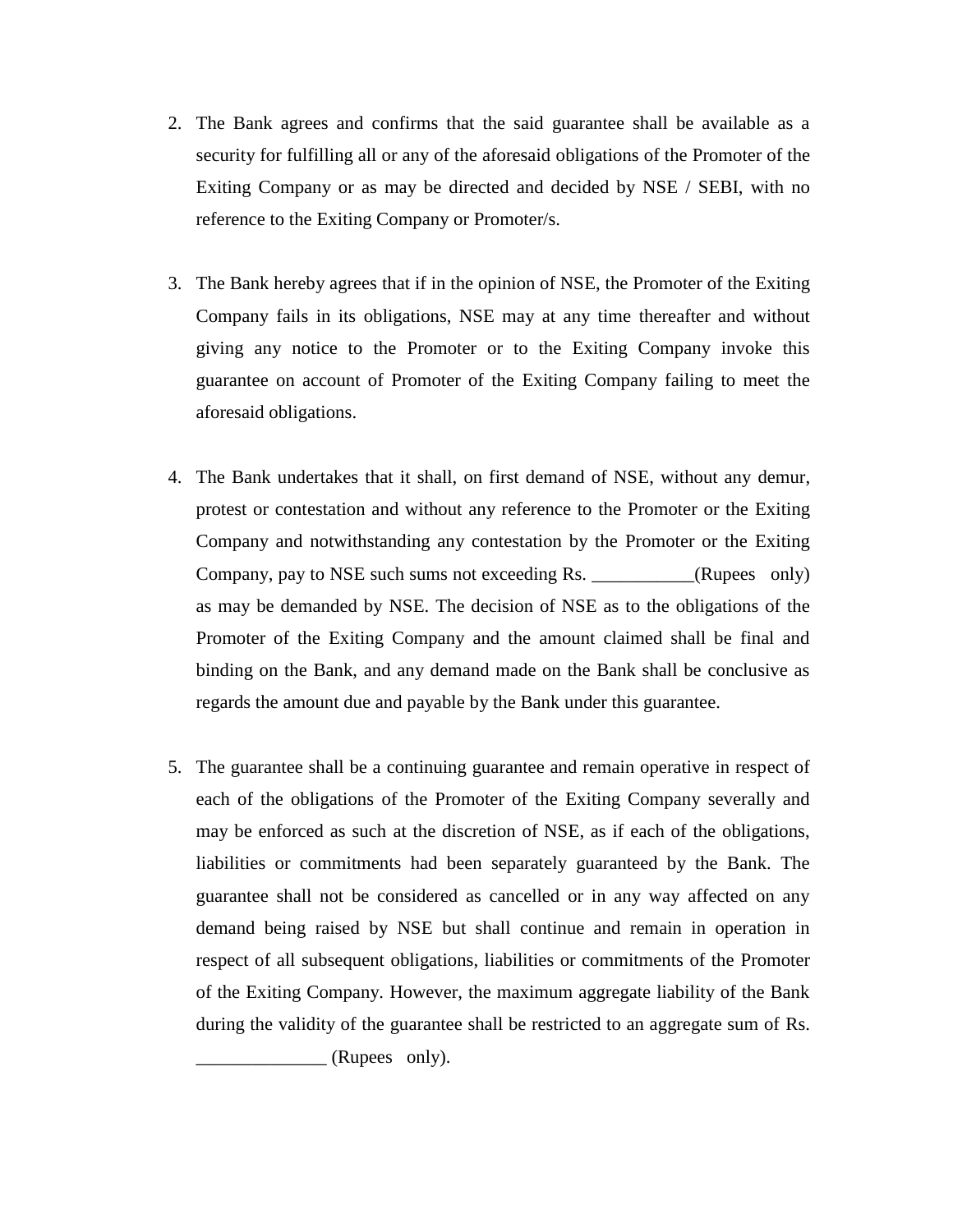- 6. This guarantee shall not be affected by any change to the constitution of NSE, Promoter or the Exiting Company or the Bank and it shall remain in force notwithstanding any forbearance or indulgence that may be shown by NSE to the Promoter or to the Exiting Company.
- 7. The Bank undertakes to pay to NSE, the amount hereby guaranteed within 2 working days of being served with a written notice by NSE requiring the payment of the amount either by hand delivery or by Registered Post or by Speed Post.
- 8. The Bank undertakes not to revoke this guarantee during its currency except with the previous consent of NSE in writing and this guarantee shall be a continuous and irrevocable guarantee upto a sum of Rs. \_\_\_\_\_\_\_\_\_\_\_\_ (Rupees only).
- 9. Notwithstanding anything mentioned herein above,
	- a) the liability of the Bank under this guarantee shall not exceed Rs. (Rupees only).
	- b) This guarantee shall be valid for a period of one year from date i.e. upto

| c) The bank is liable to pay the guaranteed amount only if NSE serves upon the |                       |
|--------------------------------------------------------------------------------|-----------------------|
| Bank a written claim or demand on or before                                    | [ <i>i.e.</i> within] |
| three months after the date of expiry of the bank guarantee as mentioned in    |                       |
| clause 9 b) above.                                                             |                       |

| Executed | this     | dav | ΟÌ | ai |
|----------|----------|-----|----|----|
|          | (place). |     |    |    |

FOR GANK)

\_\_\_\_\_\_\_\_\_\_\_\_\_\_\_\_\_\_\_\_\_\_\_\_\_\_\_\_\_\_\_\_\_(BRANCH)

AUTHORISED SIGNATORIES SEAL OF THE BANK

\_\_\_\_\_\_\_\_\_\_\_\_\_\_.